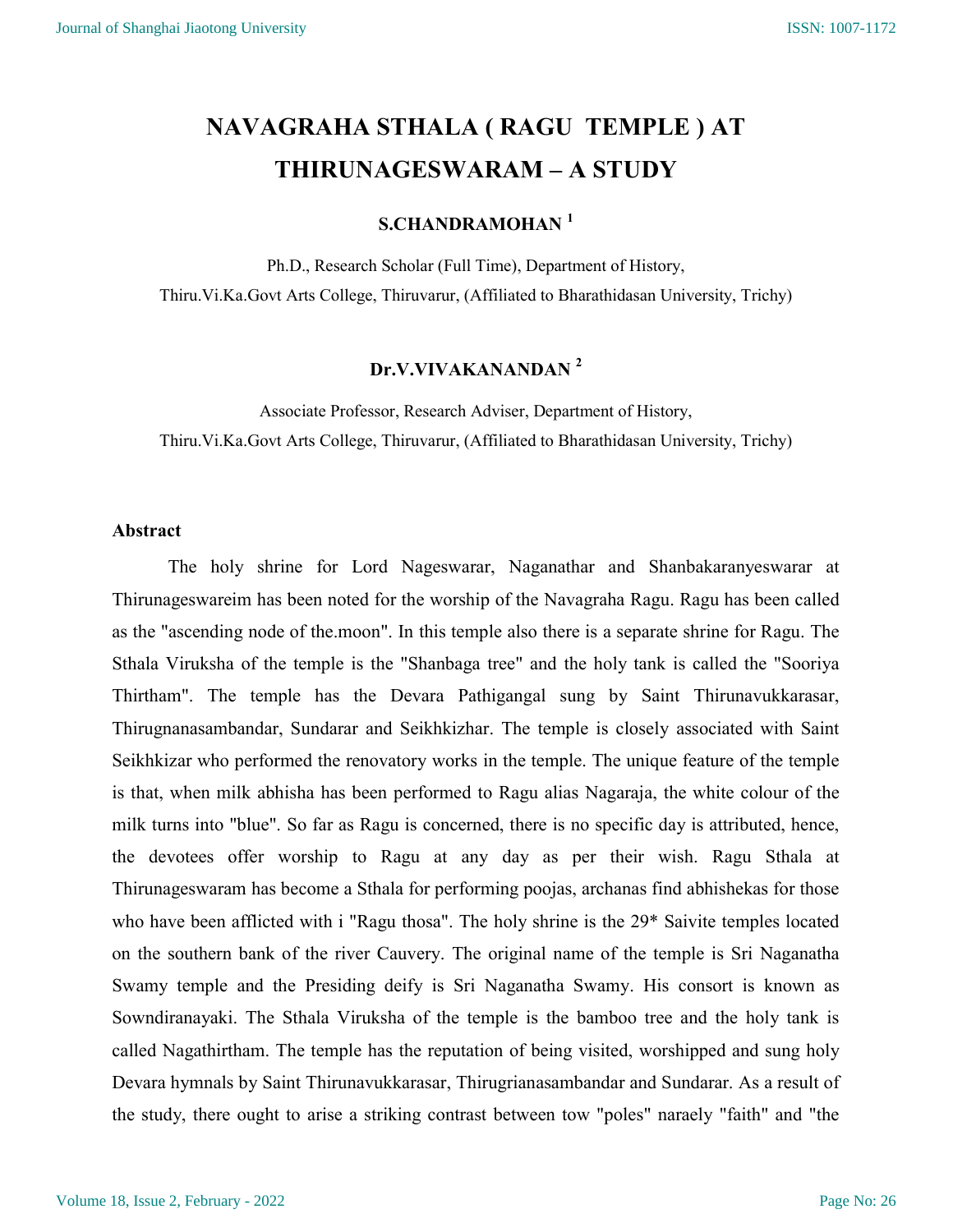advancement of science and technology". Any higher religion based on faith has no logical base, where as science and technology is logical oriented. But, the advancement of Science and Technology do not have any major impact over the religious oriented life of the people. In the recent past, astrology comprising of horoscope, Vastu Sastra and the like have gained momentum and accelerated the religious fervour among the people.

Keywords - Temple, Architecture, Sculputre, Drawings

#### Introduction

Nearly everyone who visits South India returns with the impression that it is a land of temples. North India, too, was as much a land of temples, but having been relatively free form frequent foreign invasions, the country south of the Vindhyas was able to protect a large number of its religious monuments form wanton destruction of calculated negligence. This historical circumstance accounts for a more continuous development of the art of temple building in the south, free from the arresting influences of alien cultures, which came to dominate North India, form the thirteenth century. South India is dotted with thousands of temples, many of them old and some in ruins. Apart from the famous temple-towns, a good number of villages and towns have two or more temples, some so ancient and venerated that they have become places of pilgrimage. A large majority of the existing temples are simple, unostentatious structures with no great artistic merit. The really great ones are monuments of considerable an fatuity, the oldest of them dating back to fourteenth century. Besides their antiquity and artistic excellence, there is the interesting fact that these temples have gone through a long evolutionary process documenting, as it were, the history of South Indian culture.

## Temple History

Thirunageswaram, the Ragu Sthala has been located six kilometres away from Kumbakonam in Thanjavur district. Thirunageswaram is the place which was worshipped by the serpent king Ragu, hence came to be known as Thirunage'swaram. The holy place has the unique feature of being worshipped by lord Vinayaga, So Criyan, Saints like Gauthama, Parasarar, and kings like Nala, Pandavas and especially worshipped by the serpant kings namely Athisheshan, Karkodan and Sri Ragu. Sri Naganatha swamy temple at Thirunageswaram also has the unique feature of being visited and song holy hymnals by the Saivite saints Thiruganasambandar,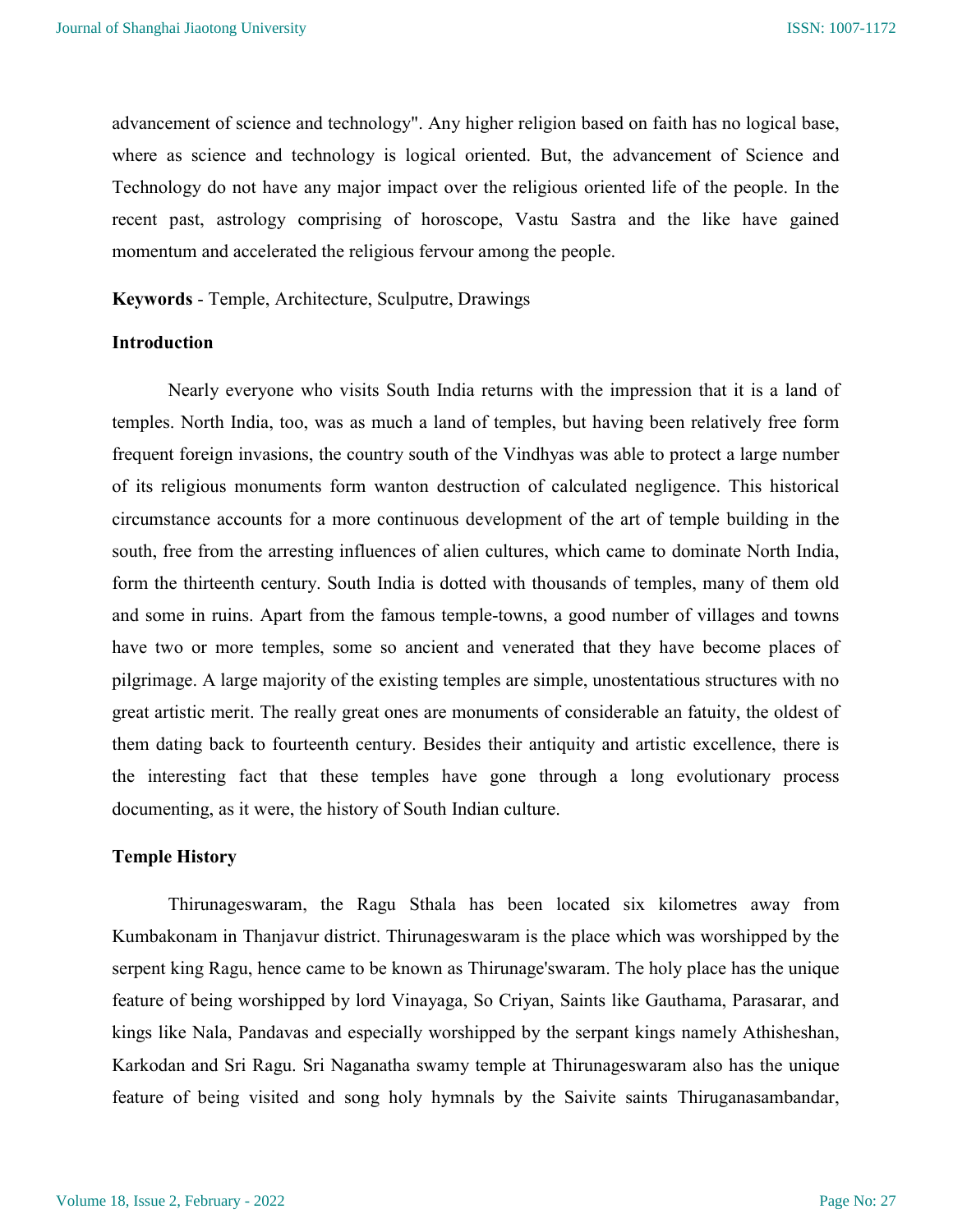Thirunavukkarasar, Sundarar and Arunagirinathar. There is a separate shrine for Ragu in the south western corner of the outer prahara of the temple. As per puranic sources, Ragu, not only worshipped the lord of the temple, but also paved the way to the devotees that offering worship to him, he also can grant grace to the devotees.

Ragu, who is capable of granting the desires and wishes of the devotees who offer worship to him can be seen in the temples at Rameswaram, Kalakasthi, Thirukkalar, but he occupies a special place only at Thirunageswaram where he is housed in a separate shrine along with his two consorts. In the Cholamandala there are 274 holy Saivite shrines having the unique feature of having been visited, and sung holy hymnals by the Devaram Trios. There are 127 such shrines are located just south to the river Cauvery and Thirunagehswaram is one among such holy shrines possessing the holy hymnals of the Devaram trios.

The holy shrine is also noted for the Moorthy, Sthalam and Thirtham. This Sthalam is also known for its association with saint Seikizhar who is said to have obtained Gnana here. To substantiate this fact, there are the images of Seikizhar, his mother and Palaravayar, the brother of Sekizhar. Saint Seikizhar undertook renovatory works in the temple. It is located west of Thiruneelakkudi, North of the river Arisol. Thirunageswaram is otherwise known as Shanbagavanam, Girikannikaivanam etc., The famous Vaishnavite temple Uppiliyappan temple, which is otherwise known as "Then " Thiruppathy"

In the book south Indian Images, it has been noted as:

"The village is now known not only for its Naganatha Swamy Temple, but its uppiliappan or Thiruvinnagar shrine referred to in the Prabandas. According to saiva tradition This place is noted for the worship of Indira. The God's bane us chanpaharanyeswara and 3 the thirtha is Indira thirtha".

#### Legend :

Ragu was born to "Vipra sithi", an Asura king and "simmiagai" an asura queen. Ragu, an asura had a desire to eat Amudam, the divine cream which was extracted from the Thiruparkadal. As he happened to be an asura he had no privilege to have a share in Amudam, but still he wanted to eat it some how. Hence, in the disguise of a Deva, he mingled- with ihem and ate the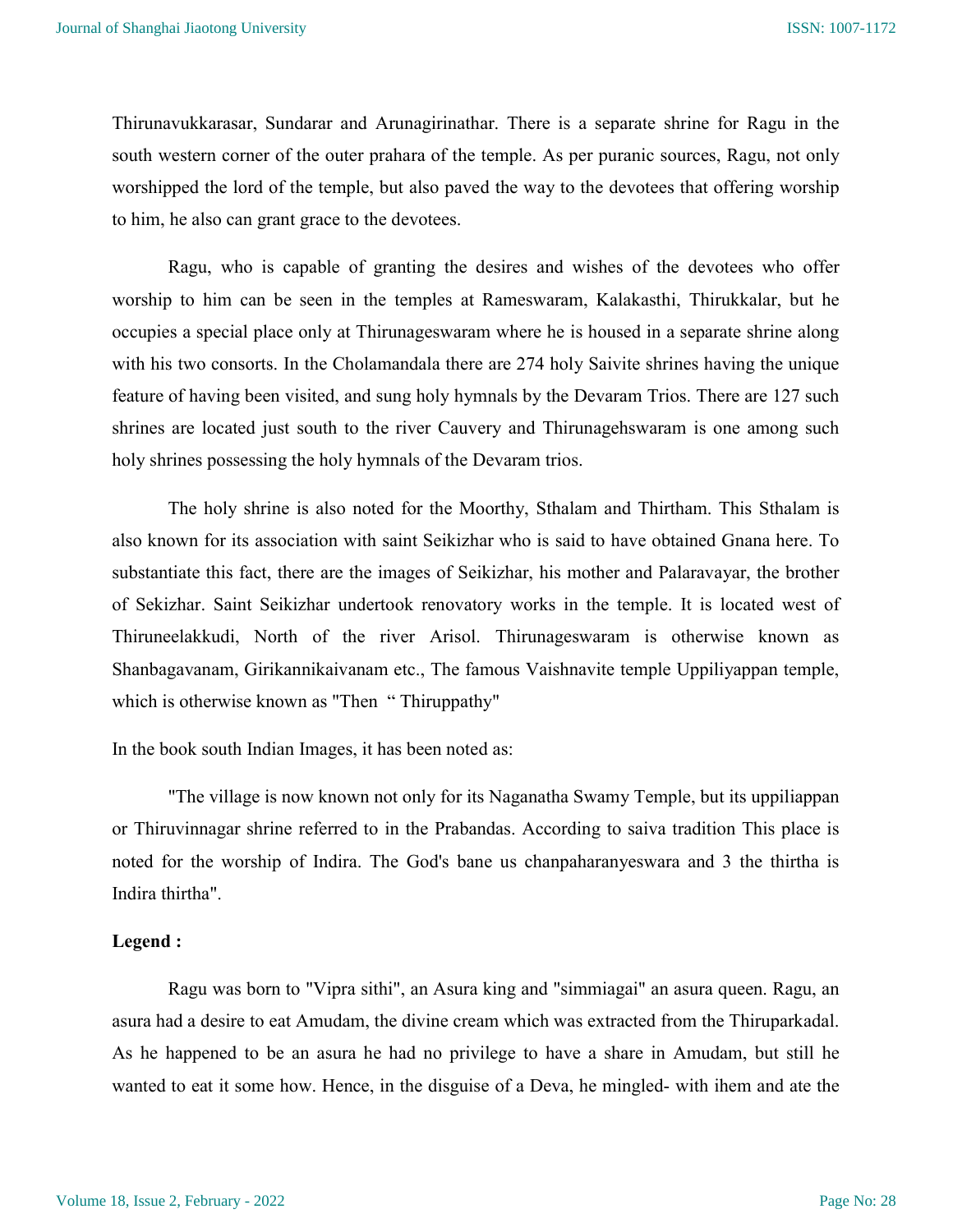desired Amuda. But, any how. Lord Thirumal discovered the fraud caused by Ragu, hence smote him on his head heavily with the giant spoon. As a result of this heavy blow, his head changed in to the form of Ragu and the body changed into Kcthu. Hence both Ragu and kethu are seen opposite to each other in the Rasi mandala.

As per the puranic source as, the earth rotates round the sun in an elongated circular form. Likewise chandran or the moon also rotates the sun in the same way. During such rotation, on its way the moon meets the earth twice. When the moon, when goes up in its rotation intersects with the earth and that place has been called Ragu, while the moon comes down and intersect with the earth and the place is known as Kethu. Ragu has been known as "Ascending Node" and Kelhu has been known as "Descending node" . Both Ragu and Kethu are known as "shadow planets." Bo0th are located, just up and down, in a straight line to the earth and located 180 opposite to. each other.

The Thirunageshchurappuranam, composed by Thiru. Singarvelu pillai furnishes further details about the legends associated with the temple. As per the Purana, Nagarajan, the serpant king used to worship Lord siva in a sivarathiri at four Sthalas. During the first jamam{early part of the night) he worshipped the Lord at "Vilvavanam", the eastern part of the temple at Kumbakonam, in the second part of the night he worshipped at "Shanbagavanam" (Thirunageswaram) and in the third part of the night, he worshipped at "Vannivanam" (Thirupambiram) and obtained the bliss of the Lord . All these four sthalas as are known by the name of Nagaraja.

More over, from the Sthala purana, we infer further details who worshipped the Lord and obtained his grace. Devaram mentions as " Thirunageswaram" which means that the Siva Nandhi reached this place, worshipped the Lord and obtained his grace. Sooriyan worshipped at this temple and obtained the grace of the Lord. Lord Vinayaga worshipped the Lord of this temple and as a result of the worship, he became the head of the Putha Ganangal. Gauthama Saint worshipped the Lord and as a reward of Agaligai. King Nala offered worship and got united with his wife. Saint Parasara got relieved from his sins only after worshipping the Lord of the temple. As a result of their worship, the Pandavas got back their lost wealth, hence performed the Karthigai celebrations. Saint Vashishta worshipped the Lord and got his grace. Lord Indira as per the instructions of a bird, worshipped the Lord and got an elevated position., Both Brahma and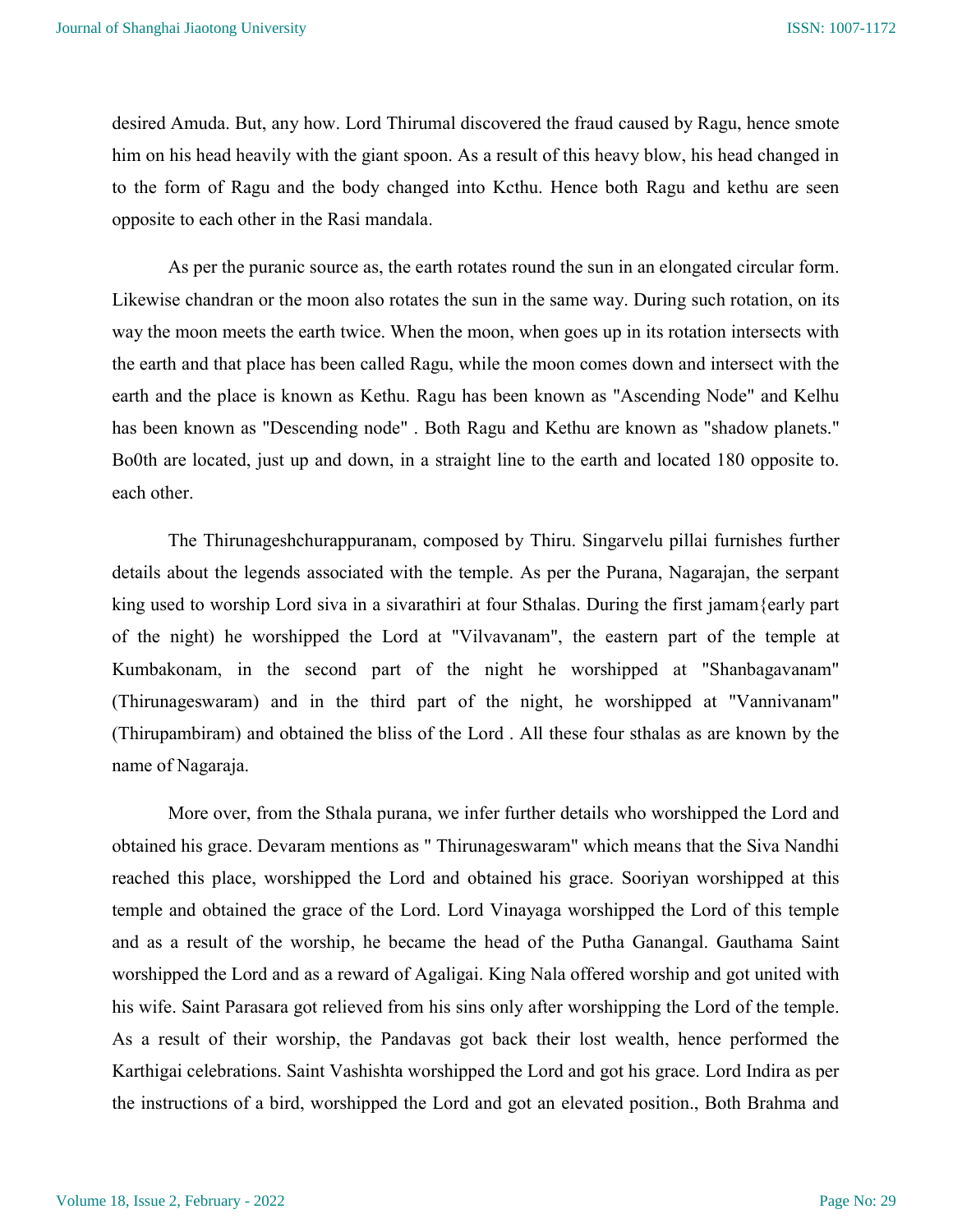Bhahiratha worshipped at this place and purified themselves. A king called Chitra senan, performed a celebration in the month of Vaikasi and blessed with a child. Saunaga Saint who was accursed for lustful activities, got relieved from, that sin. Saint Nargunan, after performing poojas during Kaxthikai 5 Somavarams and got life to his son who died due to snake bite.

Sambumali, a King of Kerala used to perform very many charitable activities every day to those who approached him charities. One day a Saint by name Kalangiri approached him and requested him for same charity. Unfortunately, on that day, the king had given away everything that he had kept for charity purposed and could not help the saint. Hence, the king got annoyed and cursed the king to become a devil and to loiter accordingly. The king got shocked over the curse and fell on the knees of the saint and prayed him as to how, he can be relieved from the curse. The saint also took pity on him and instructed him to visit 1008 Saivite Sthalas with the same devil form and offer worship to the deities. Finally, he should reach Shanbagavanam or Thirunagcawaram, to have a holy bath in the Sooriya Pushkarani and to worship the Lord Sri Naganatha Peruman and the Amman Kunru Mamulaiyammai. Sambumali also followed the instructions of the saint seriously and finally got relieved from the curse. The image of sambumali can be seen in one of the pillars of the Alangara Mandapa.

#### Architecture :

The temple is located towards the east having Rajagopuras on all four sides. There are three praharas, Madavilagam, and broad streets around the temple for the purpose of drawing the temple car. The eastern gopura having five tiers is the main gateway to enter into the temple, having entered into the temple, the Nirutha Ganapathy, Nandhi Devar and the Vinayagar are located. At the left is seen the Sooriya Pushkarani and in the right is located the hundred pillared hall. Entering into inner gopura, along with the walls of the prahara, there are a series of Mandapas. When entering further, there exists the Alangara Mandapa. The Vahanas of the temple are also seen there. Here located the shrines for the Navagrahas.

Next to the first prahara next to the Sanctum and Sanctorum, in the western side are seen the shrines of Vinayaga, Chandrasekar, Kuruga, Panchalingas,. Lakshmi and the Palliyarai. In the north are located the images of the Nayyanmars, the shrine of Sri. Nataraja. In the south are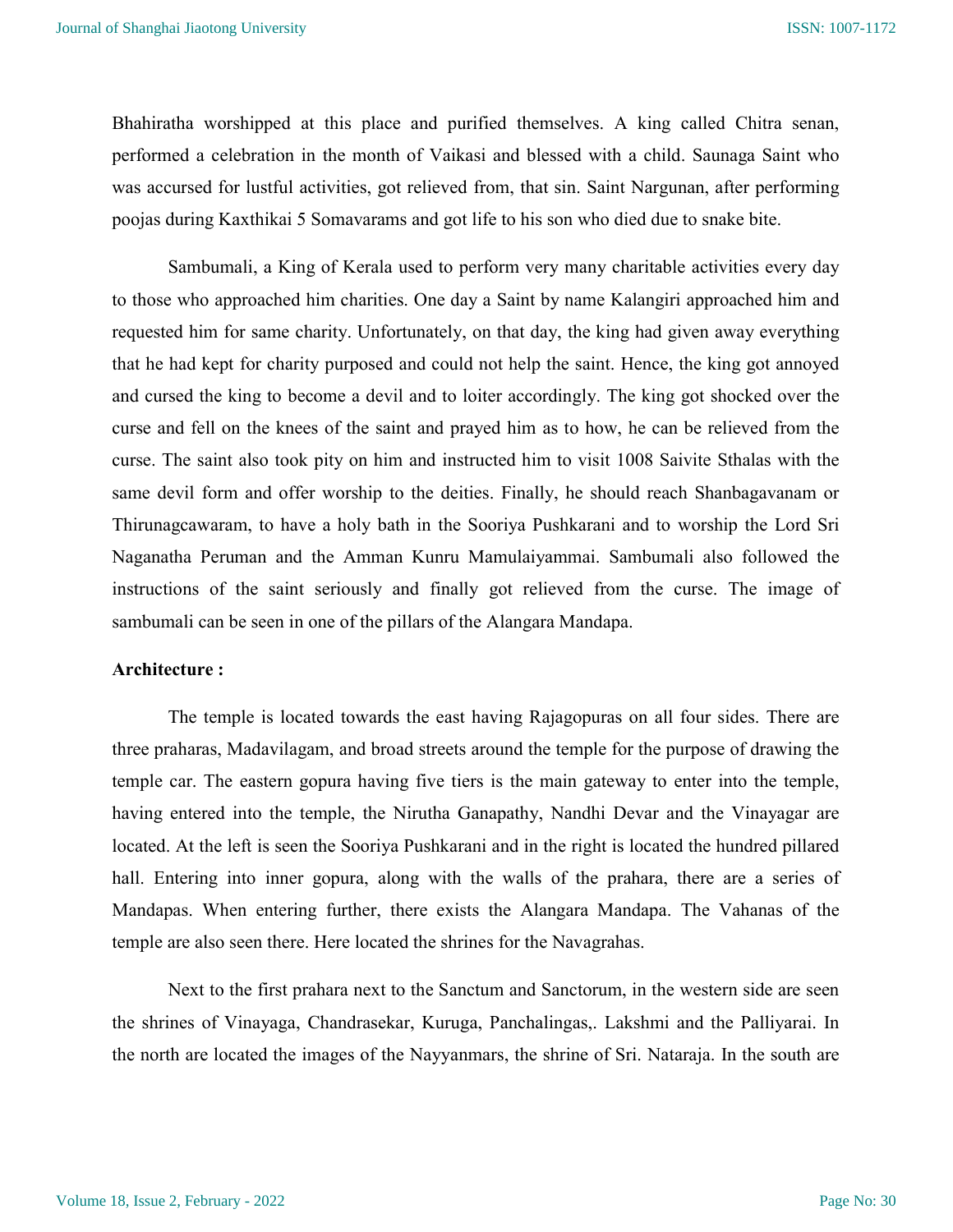located the shrines of Sheikizhar, Palaravayar and their mother. At the right of the Sheikizhar shrine is located the Adikara Nandhi.

The presiding deity shrine of the temple is in the form of Somaskanda. Here are seen the shrines of Muruga, Piraiyannival Nuthal Ammai. In the Koshtam are seen the images of Maheswara Moorthikal. The temple has another Amman called Grijambigai( Kunrumamulai Ammai) which is grand in style. Out side this shrine are seen the images of Jain saints. In the inner prahara of the shrine of Girijambigai, there are the shrines of lyyanar and Navasakthigal. Inside the cellar, Grijambigai so seen in tapas position. Next to her are seen both Thirumagal and Kalaimagal. The temple measures 800 feet east west and 680 feet North West.

The Vinayaga of this temple has been known as Shanbaga Vinayagar, and Santru Vinayaga. The presiding deify has been known as Naganatha, Nageswara. As per the inscriptions, he has been known as shanbagaraniyeswarar, Thiruriageswaram Udayar, Mahadcvar. The Sthala Virutcha of the temple. They are So Sriya Thirtham, Imaya Thirtham, Brahma Thirtham, Gautama Thirtham, Parasara Thirtham, Indra Thirtham, Pirugu Thirtham, Kahvathirtham and Vashishta Thirtham.

#### Inscriptions :

There are as many as 16 inscriptions found within the temple at various places, they have been copied down by the Archaeological survey of India during 1897-1911. Those inscriptions copied down have been assigned the numbers 8t84 and those copied down have a been assigned the numbers 211-222. Most of the inscriptions are intact and a few of them are mutilated. A short text of the inscriptions has been detailed below:

#### Inscription 81/1897 :

This inscription is found on the wall of the Mandapa of the Sanctum Sanctorum, and seen in a mutilated form. It describes the donation of land to the temple by Rajakesarivarman Rajarajachola I.

#### Inscription 82/1897 :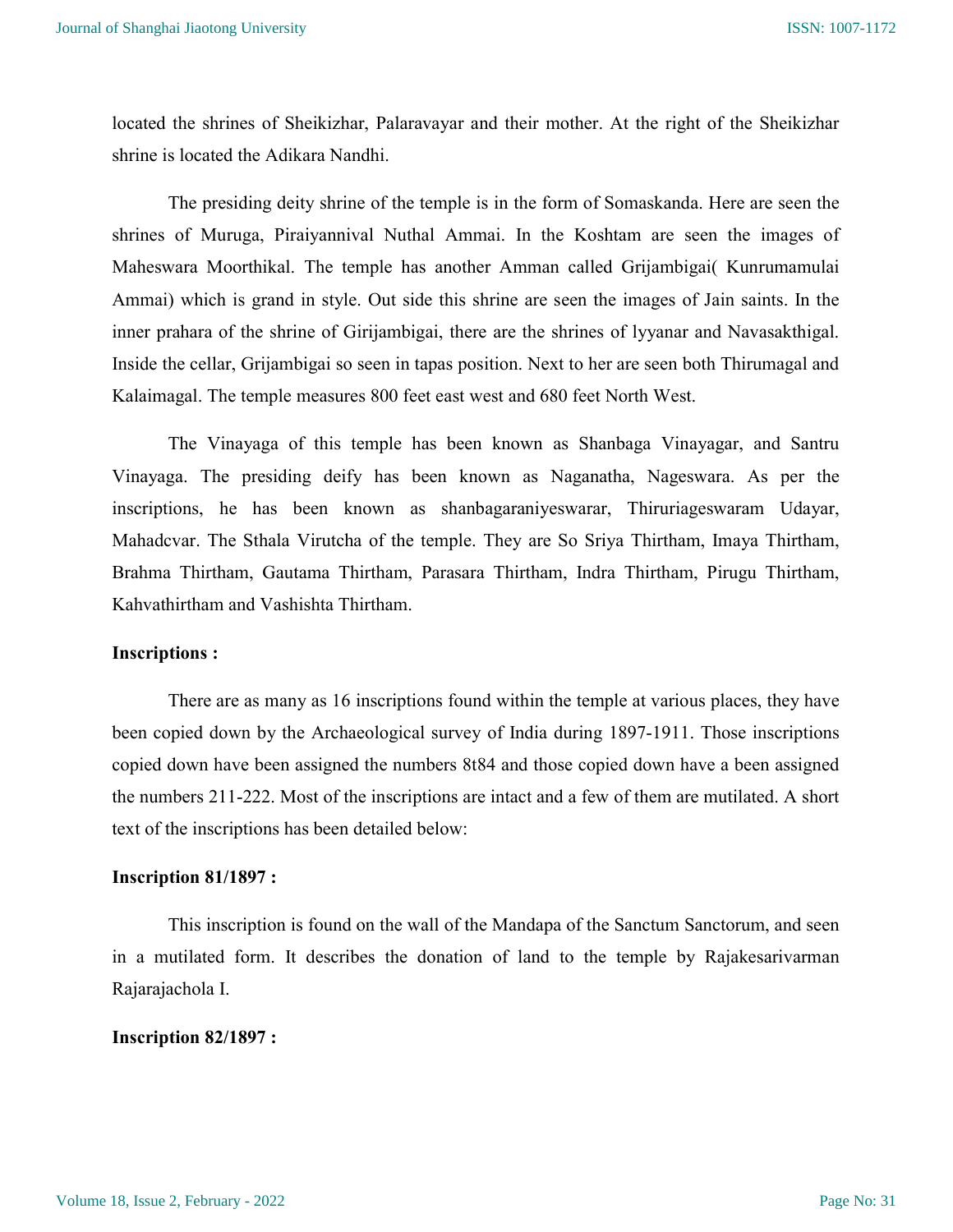This inscription is also seen on the same place. It says that at the 14th regnal year of Rajaraja I, a queen has donated land to the temple.

#### Inscription 83/1897 :

It has been seen in the central Mandapa in a mutilated forni. It mentions the name of the king Parakesari Varman Rajendra Chola Dcva.

#### Inscription 84/1897 :

This inscription can be seen in the southern wall of the second prahara. It speaks about the donation of a land by Thiribhuvana Chakravarthi Koncrimej, kaondah in his 14' regnal year.

#### Inscription 211/1911 :

This inscription can be seen on the northern wall of the Nagahath'a's shrine. As per the text of the inscriptions, Parak^sarivarman Raje"ndra Chola", in his 6 regnal year donated a golden ornament studded with pearls.

### Inscription 212/1911 :

This inscription can be seen in the same place which says the donation of 48 houses by Arayan Uthamadevi in remembrance of hejc daughter for the purpose of providing oil lamps in the temple.

## Inscription 213/1911 :

This inscription also can be seen in the same place, issued by Rajendra Choladeva in his 14 regnal year. It mentions the donations of silver vessels to the temple as per the orders of the king.

#### Inscription 214/1911 :

This inscription is found on the wall of the sanctum sanctorum. It belongs to Sri Rajendra Chola Deva, issued in his 2" regnal year. It mentions about the receipt of 100 gold coins from Vikrama Singappallavar'ayan of Marulhavur. The amount had been spent for the purpose of maintaining the irrigation canals which got destroyed as a result of the flood of the river Cauvery.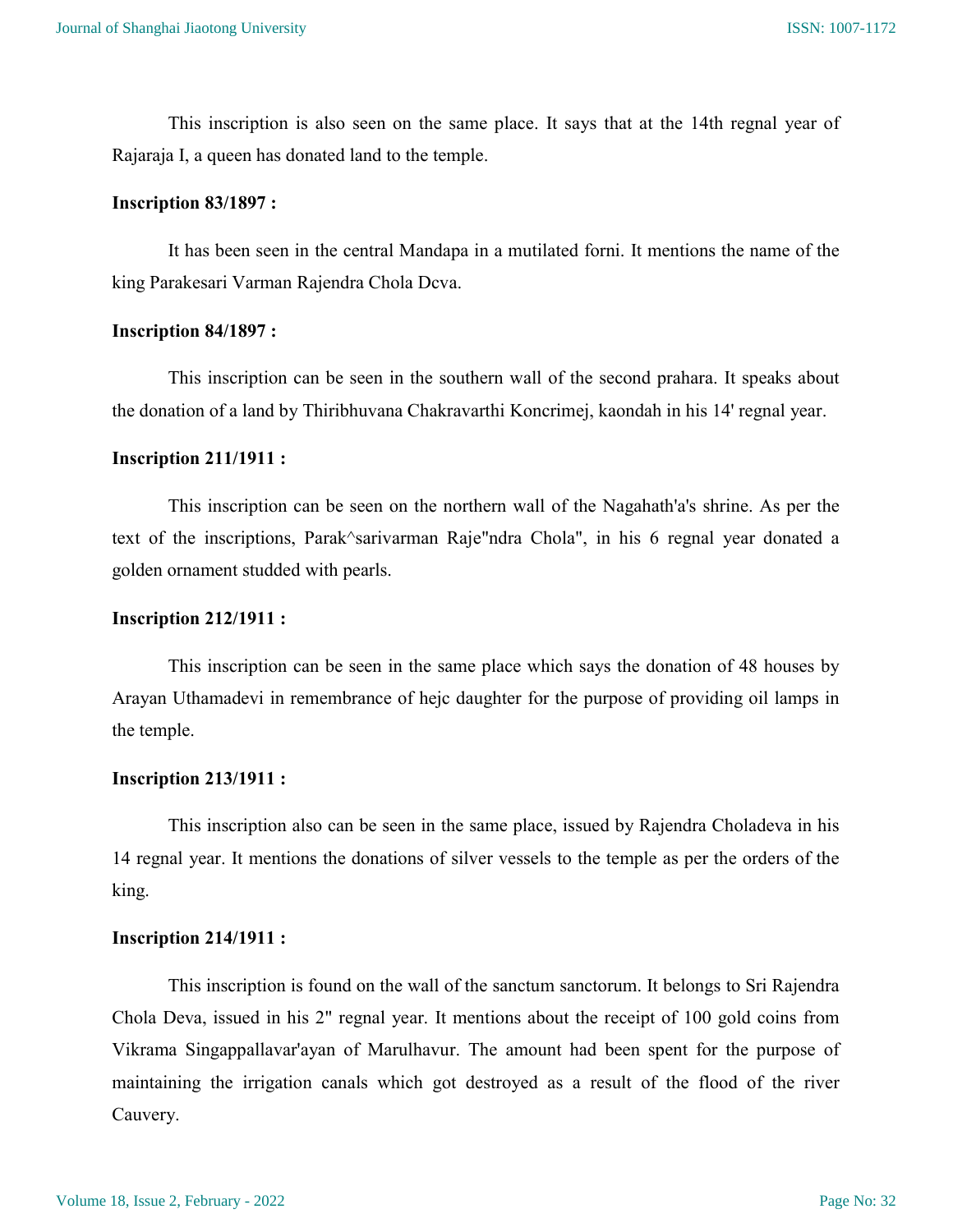## Inscription 215/1911:

It is an incomplete inscription found on the southern wall of the shrine of the Swamy Nagcswara. It has been issued in the 9o1th regnal year of Rajakcsarivarman Kandaradita Chola. As per the available text, it has been mentioned that the king had given donations to the temple for the conduct of pSojas.

## Inscription 216/1911 :

This inscription also can be seen at the same place, which belongs to Riijendra Chola I. It says that Pasayathdeva has been taken out in procession.

#### Inscription 217/1911 :

This inscription also can be seen on the southern wall and issued in the 32" regnal year of Parakesarivarman Rajandra Chola I . It details the donations of land, gold coins and the installation of Arthanariswara's idol in the Prahadeswara Swamy temple.

## Inscription 218/1911 :

This inscription is located at the same place and issued by Rajakesarivarman Rajaraja Chola I in his 14 regnal year. It also mentions about the donations, purchase of land for the temple, and the donations made by Arunjigai Piratti for the conduct of pbojas in the temple.

#### Inscription 219/1911 :

It is also found at the same place in an mutilated form. It mentions about the Lord Naganalha and the Chola King Gandarathitha.

#### Inscription 220/1911 :

It is seen on the western wall of the first prahara. It has been issued in the 19 regnal year of Thiribhuvana Chakravarthi Rajaraja Cholall. It mentions about the donations of lands located at to Thirunageswaran Udayar temple.

## Inscription 221/1911 :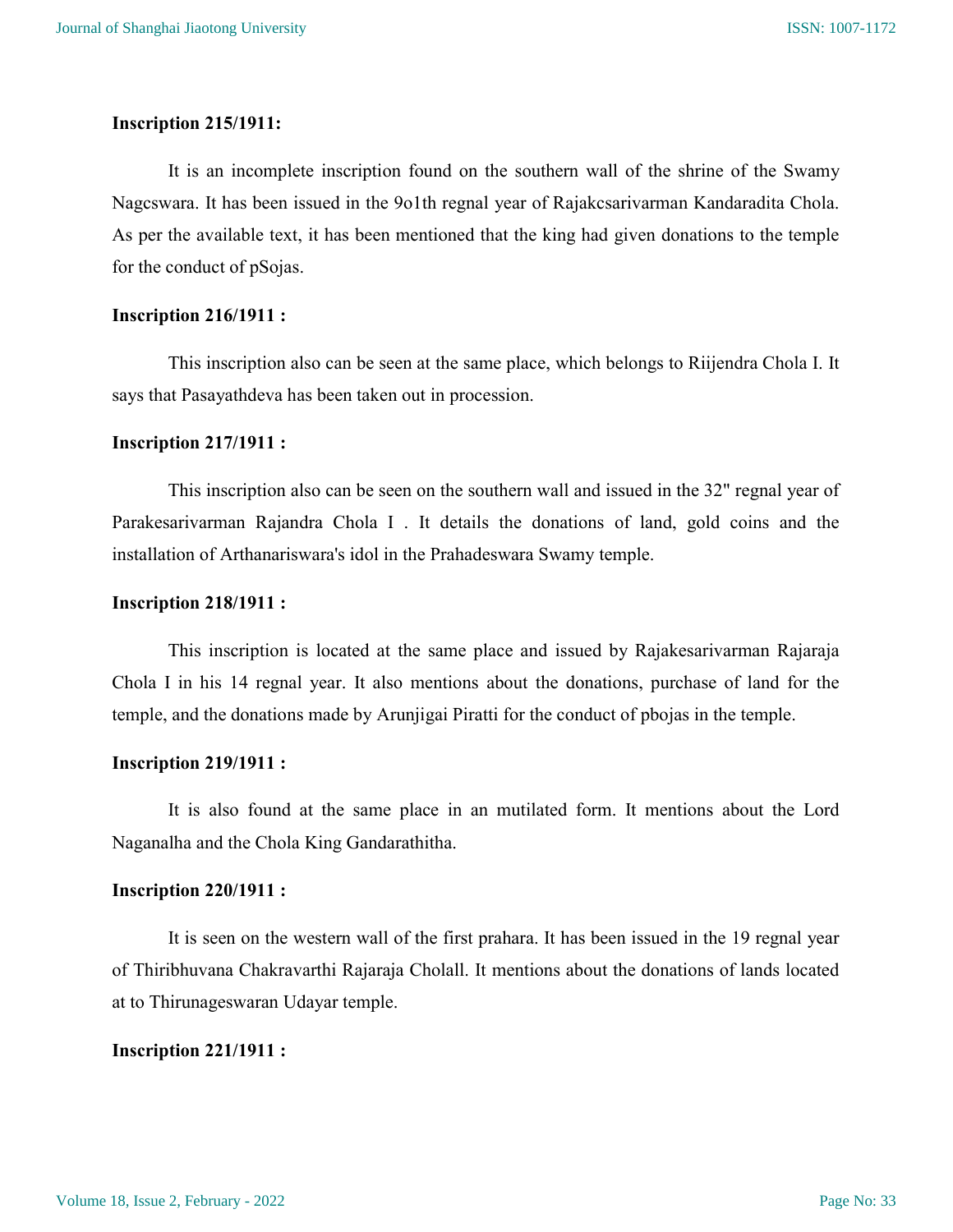It is in a multilated form and found in the southern wall of the first Prahara. It says that Parakesari Varman Rajaraja Chola Deva II had donated lands to the temple.

#### Inscription 222/1911 :

This inscription is located from a pillar which lies in a mandapa just opposite to the temple. It explains the details of donations offered to the temple.

#### Poojas and Festivals :

Daily, for five times poojas performed to the deifies. During the poojas, the deifies are given holy bath, fresh dresses and decorated with flowers. The temple priests, according to the agama rites perform the poojas. On special occasions, archanas, and abhishehas also have been performed. At every pooja; Neivcthiams are distributed to the devotees. Musical instruments are also played. The temple Oduvars sing hymns from DevaTram.

## The temple is noted for its festivals.

The grand festival called the "Brahmorchavam" has been celebrated every year in a grand style which begins on the third Friday of the month Karthigai. It goes on for ten days. Every day, the temple is busy with the activities of the festivals on the ninth day is celebrated the "Car festival". The temple car is decorated, richly and the Urchavar with alluring decorations, seated on the temple car, and the car goes round all the four main car streets located around the temple. Large number of people, in and around the place throng at the place and witness the wonderful scene of the car festival. The final leg of the festival falls on the last Sunday of the month, with the performance of Thirthavari in the Sbbriya Pushkarani. In the month of Markazhi, on the Thiruvathirai star, Lord Nataraja is taken out in procession along the streets. On the first day of the month Thai, Goddess Girigujambugai will be adorned with "Punugu Sattam". In the month of Masi, during the second leg of Sivarathiri, the celebration of Nagaraja will be performed. On the full moon day of the month chithirai, Lord Singaravela" is taken out in procession. On the  $18<sup>1</sup>$ day of the month Adi, the Amman of the temple is taken to Nattar and offer Thirtha to the deities. The Navarathri festival has been celebrated with pomp and show during the month purattasi. On every full moon day "Nirai Pani Vizha" has been celebrated. Other festivals like Skantha Shashti, Sodrasamhara have been fittingly celebrated.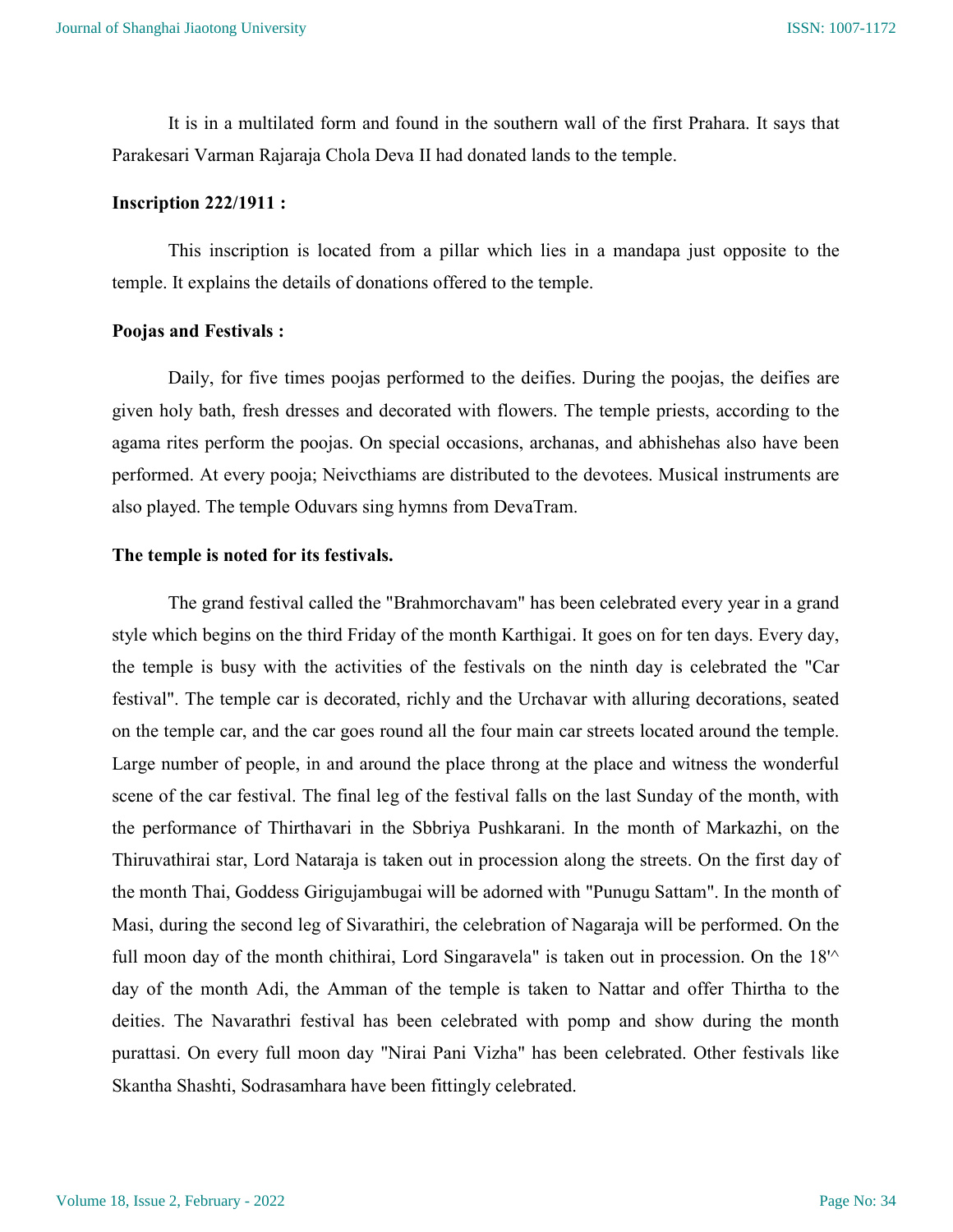#### Astrological aspects of Ragu :

The powers of Ragu has been discussed in detail in the Astrological works namely "Jathaka Alangaram" and "Thandava Malai". They mention, that among the Navagrahas, Seyyai is greater than Sani, Puthan is greater than Sevyai, Guru is greater than Puthan, Sukkiran is greater than Guru, Chandran is greater than Sukkiran, and Sooriyan is greater than Chandran. But both Ragu and Kethu are greater than the above cited grahas. Here, the word "greatness" implies the meaning "Power, both good and bad". The powers of Ragu and Kethu has been known as "Nai Sarkka Balam" as per the science of Astrology. Both Ragu and Kethu has the power even to subdue or to make powerless even the sun and the Moon. For Ragu, as per astrology, neither a house nor a rasi is due to. Hence, in the absence of houses and Rasis, both Ragu and Kethu, when seated along with any one of the other Navagrahas, they are said to grant good fortunes.

Ragu is the authority for good fortune, arid grants good fortunes to those, as per the position of Ragu in their jataka. This fact has been cited in the Astrological work "Jathaka Alangaram",

As per this sutra, if Ragu stands in Mesham, Rishabam, Kadagam, Kanni, Maharam, they will obtain Parvatha yogam.

Moreover, thbse persons with such jataka position can become great persons and even live like kings. As per another astrological work called "Jataka Parijatham",

According to this sijtra if Ragu is present in 3, 6 and 12 positions, be grants Rajayogam.

The nature of Ragu and Kethu has been defined in another astrological work called "Maruthu Yogam".

The sutra defines that if Ragu is present at any position and in association with any other Navagraha, he will grant all the fortunes.

Moreover, if Ragu is present in a favourable position in ones horoscope, he will be blessed with good wife, children, servants, good status, proficiency in languages, influence in politics, the fortune to govern etc., He is also responsible for granting the powers of magic,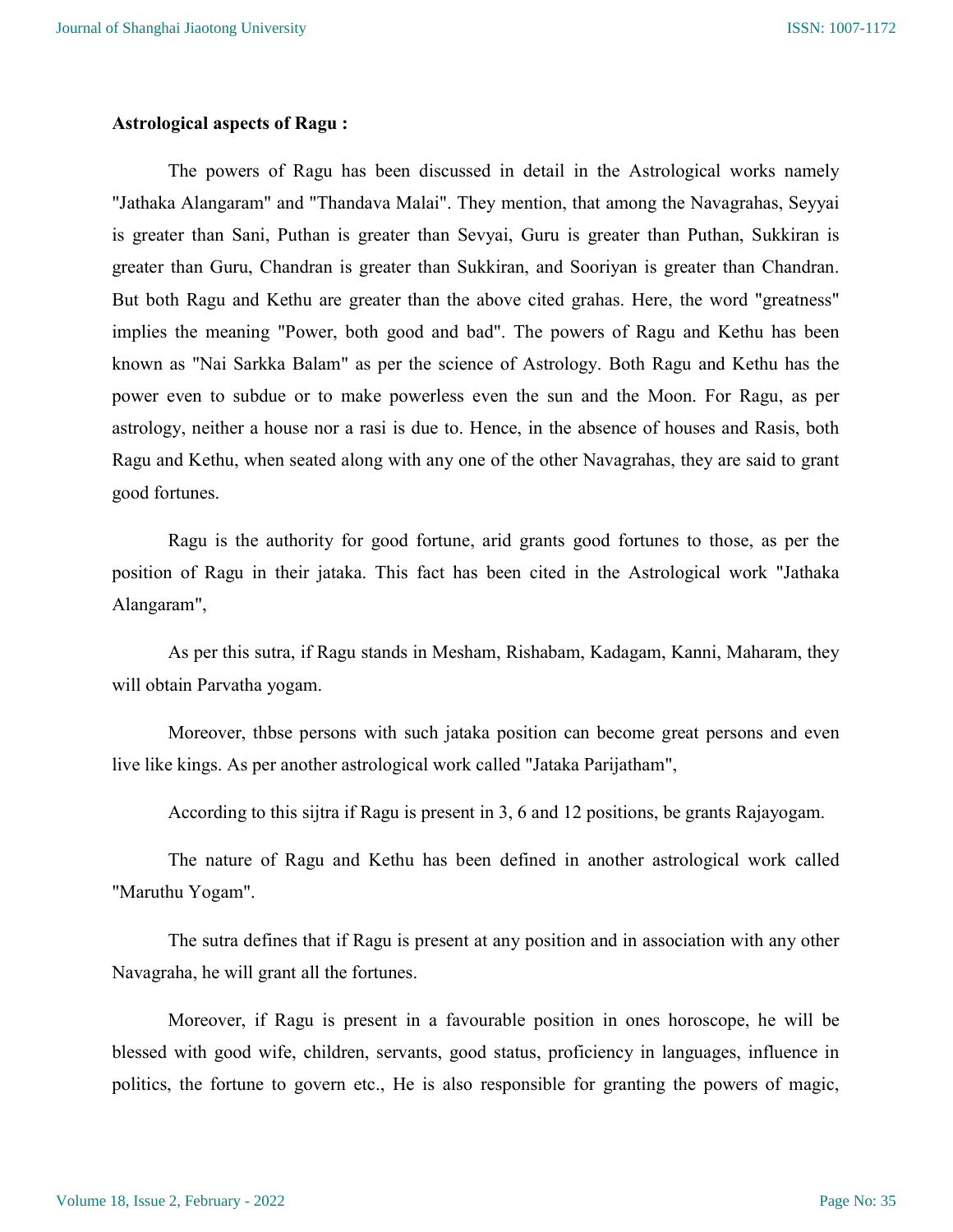Indrajalam, Mantrajalam and so on. At the same time, "Ragu Thosham" is a contrary character of Ragu. If any falls under this "thosham" or "affliction" have to under go lot of troubles and misfortunes. If Ragu is present in the 7 house of one's horoscope, it causes the delay in marriage, and if present in the 5\* house, it causes childlessness or "Puthira thosham".

Hence, to get relieved from these afflictions, special offerings has to be performed to Ragu so as to appease him. Saint Thirunavukkarasar, while praising the glory of the Lord Thirunagcswaran Peruman.

The saint mentions Ragu as the five headed serpent. At this shrine, when milk abhisheka is performed to the idol of Ragu, the milk becomes blue in colour.

## Ragu Thosham and Relief:

Ragu thasai lasts for I years. To get relieved from the enmities, fears, puthira tlibsam, delay in marriage, it has been advised to worship Nagaraja, Durga, and to wear ornaments made out of silver with the figure of the Nagam or serpent, to wear Gom"ethagam (Sardonyx), to offer black gram as charity. Moreover, those afflicted with the 'thosa' must perform abhisheka to Ragu, adorning him with black dress, Gome thagamani, Neclamantharai, Iluppaiflower. The fire pit should be lit with aruganpul and as Neiveithiyam, rice -mixed with blackgram power should be offered. After camphor Diparatharia, hymns on Ragu can be sung in Ragappiriya tune.

|                | Gothiram - Baidinasar                          | 13 | Samithu - Arugu                     |
|----------------|------------------------------------------------|----|-------------------------------------|
| 2              | Favourite deity - Cow                          | 14 | Grain - Blackgram                   |
| $\overline{3}$ | Prathyathi-Snake                               | 15 | Metal - Black Stone                 |
| $\overline{4}$ | Worshipping Lord – Durga<br>Serpant/Badra Kali | 16 | Gem - Gomethagam / Sardonyx         |
| 5              | Authority- Nil                                 | 17 | Travel period in the Rasi-1.5 years |
| 6              | Direction- South west                          | 18 | Thasai -18 years                    |
| $\overline{7}$ | Language - Alien Language                      | 19 | Food - Blackgram rice               |
| 8              | Caste-Sankiramar                               | 20 | Son - Amutha Kadigam                |
| 9              | Dress-Black                                    | 21 | Possession – Gnanakaragan           |
| 10             | Consort-Simhee                                 | 22 | Fortun-3.6 Good fortune             |

## Possessions of Ragu :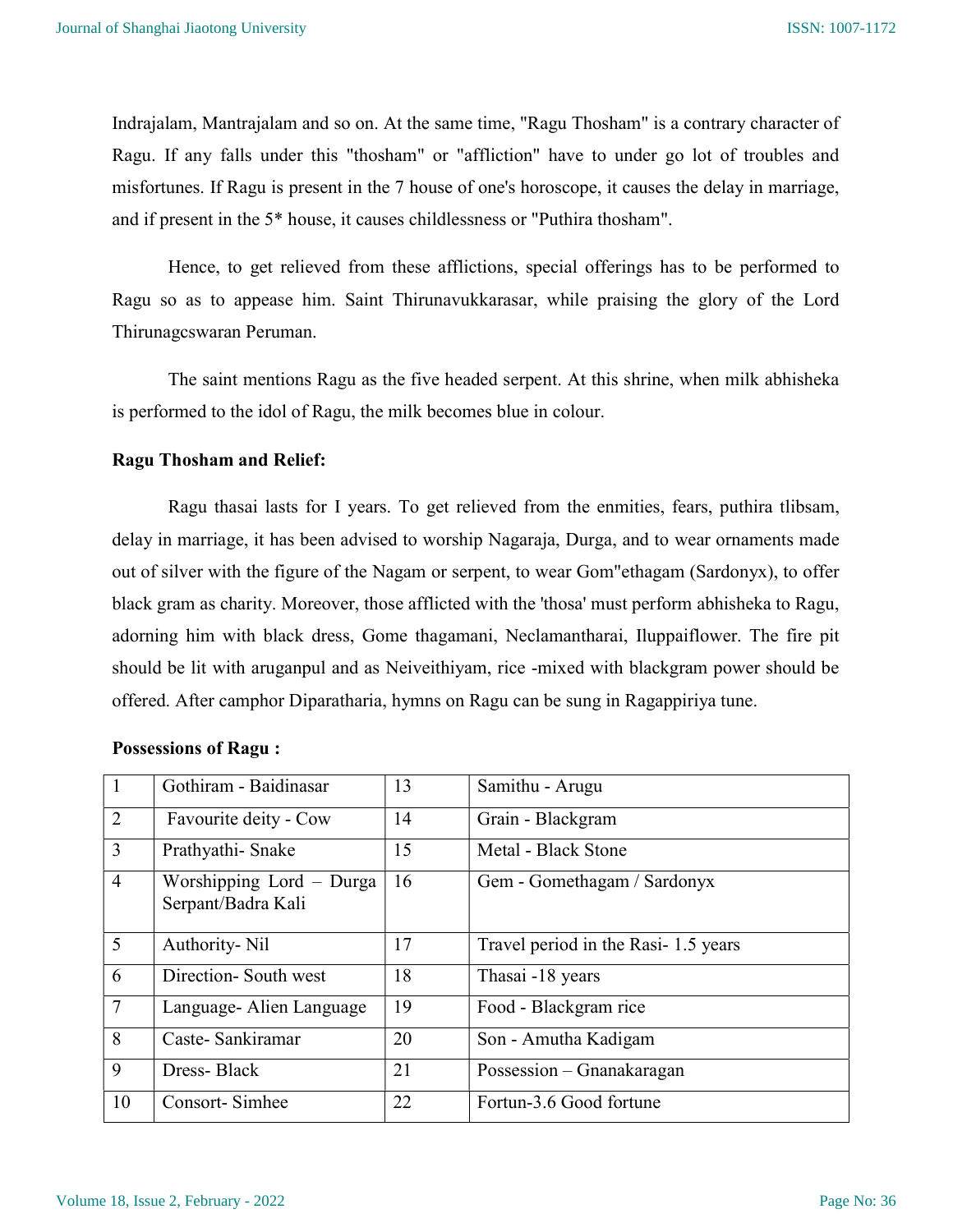| Vehicle-Goat       | ∼ | Slhala- Thirunagcswaram / Kalakasthi |
|--------------------|---|--------------------------------------|
| Flower – Mantharai |   |                                      |

## **Conclusions**

The holy shrine for Lord Nageswarar, Naganathar and Shanbakaranyeswarar at Thirunageswareim has been noted for the worship of the Navagraha Ragu. Ragu has been called as the "ascending node of the.moon". In this temple also there is a separate shrine for Ragu. The Sthala Viruksha of the temple is the "Shanbaga tree" and the holy tank is called the "Sooriya Thirtham". The temple has the Devara Pathigangal sung by Saint Thirunavukkarasar, Thirugnanasambandar, Sundarar and Seikhkizhar. The temple is closely associated with Saint Seikhkizar who performed the renovatory works in the temple. The unique feature of the temple is that, when milk abhisha has been performed to Ragu alias Nagaraja, the white colour of the milk turns into "blue". So far as Ragu is concerned, there is no specific day is attributed, hence, the devotees offer worship to Ragu at any day as per their wish. Ragu Sthala at Thirunageswaram has become a Sthala for performing poojas, archanas find abhishekas for those who have been afflicted with i "Ragu thosa". The holy shrine is the 29\* Saivite temples located on the southern bank of the river Cauvery. The original name of the temple is Sri Naganatha Swamy temple and the Presiding deify is Sri Naganatha Swamy. His consort is known as Sowndiranayaki. The Sthala Viruksha of the temple is the bamboo tree and the holy tank is called Nagathirtham. The temple has the reputation of being visited, worshipped and sung holy Devara hymnals by Saint Thirunavukkarasar, Thirugrianasambandar and Sundarar.

## Reference :

- 1. Viswanatha siva charyar, Navagraha Veizhipadu, (Chennai: Kavitha publications, 1999) PP 4- 6.
- 2. Sekkizhardasan, Arulmigu Naganathaswamy Thirukoil Thiruthala Varalaru, (Kumbakonam: Temple Publications, 2000) P.35.
- 3. Thirunavukkarasar, Dcvaram, Moonram Thirumurai, ed., S. Kandasamy Pillai, (Dharmapuram: Athinam Publications, 1955)